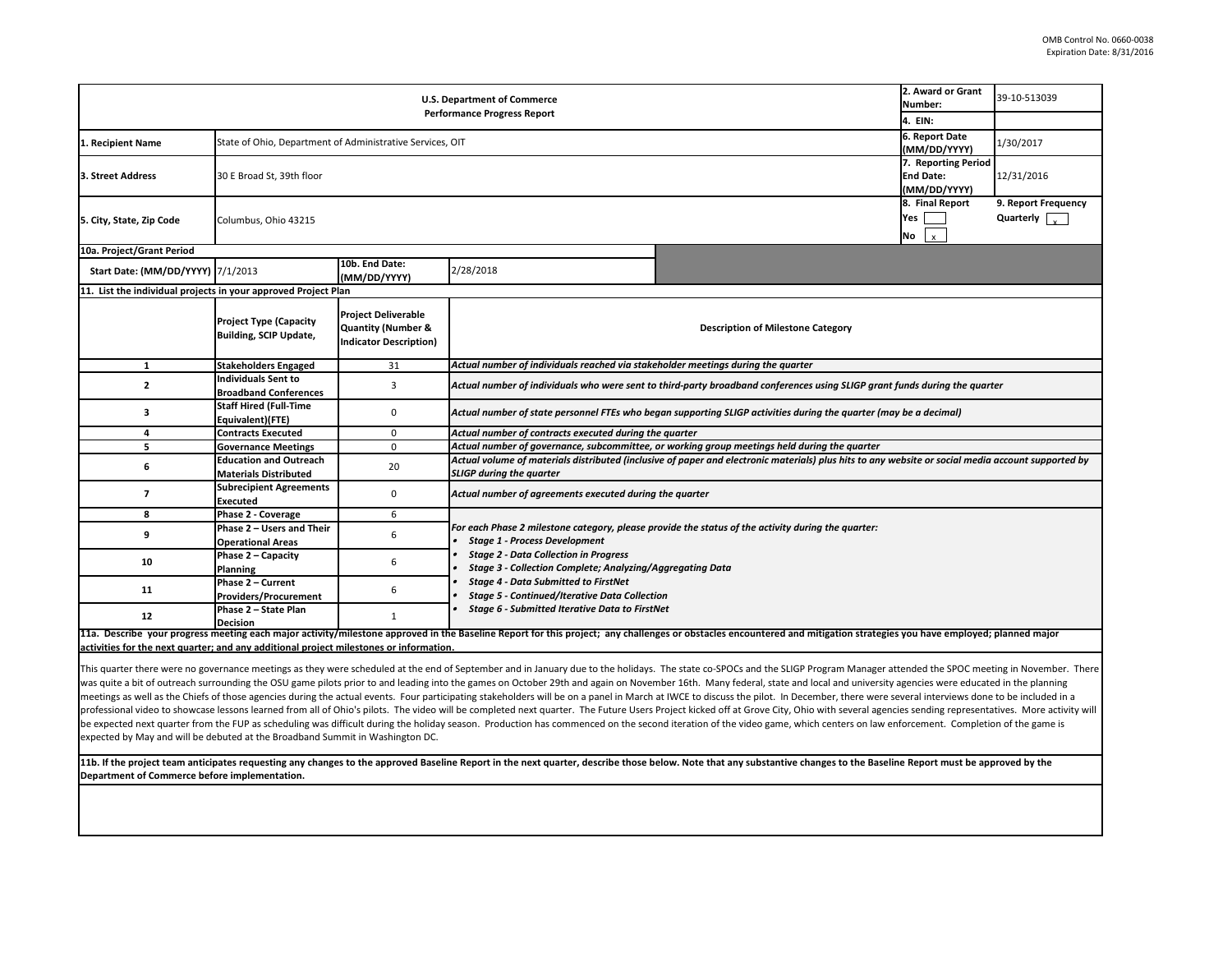The OSU pilots were an excellent vehicle for outreach and education! Seeing is believing and it engaged top management and made believers out of them. First respo over" top brass.

**12b. Staffing Table -** *Please include all staff that have contributed time to the project. Please do not remove individuals from this table.*

**12a. If the project is not fully staffed, describe how any lack of staffing may impact the project's time line and when the project will be fully staffed.**

**12. Personnel** 

| <b>Job Title</b>                                | FTE% | <b>Project (s) Assigned</b>           | Change    |
|-------------------------------------------------|------|---------------------------------------|-----------|
| <b>SWIC</b>                                     | 0.33 | Spends 30% of FTE on SLIGP activities | Continued |
| <b>Grants Administrator</b>                     | 0.4  | Spends 40% of FTE on SLIGP activities | Continued |
|                                                 |      |                                       |           |
|                                                 |      |                                       |           |
|                                                 |      |                                       |           |
| 13. Subcontracts (Vendors and/or Subrecipients) |      |                                       |           |

| <b>Name</b>            | <b>Subcontract Purpose</b>                                                  | Type<br>(Vendor/Subrec.) | RFP/RFQ Issued (Y/N) | <b>Contract</b><br><b>Executed</b><br>(Y/N) | <b>Start Date</b> | <b>End Date</b> | Total Federal Funds<br><b>Allocated</b> |
|------------------------|-----------------------------------------------------------------------------|--------------------------|----------------------|---------------------------------------------|-------------------|-----------------|-----------------------------------------|
| Keith Singleton        | <b>Website Development/Marketing Consultant</b>                             | Vendor                   | N                    |                                             | 5/23/2014         | 6/30/2015       | \$49,500.00                             |
| <b>TBD</b>             | Marketing and Promotion                                                     | Vendor                   | N                    | N                                           |                   |                 | \$18,000.00                             |
| <b>ATST</b>            | Data Collection                                                             | Vendor                   |                      |                                             | 8/1/2015          | 12/31/2018      | \$623,040.00                            |
| <b>TBD</b>             | <b>SCIP Consultant</b>                                                      | Vendor                   |                      | N                                           |                   |                 | \$21,000.00                             |
| <b>TBD</b>             | MOU/MOA Consultant                                                          | Vendor                   |                      | N.                                          |                   |                 | \$36,480.00                             |
| CAI, Inc               | <b>Project Manager</b>                                                      | Vendor                   |                      |                                             | 9/30/2013         | 3/31/2018       | \$423,335.00                            |
| CAI, Inc               | Outreach Coordinator                                                        | Vendor                   |                      |                                             | 9/30/2013         | 3/31/2018       | \$271,848.00                            |
| Diversity Search Group | <b>Budget Analyst</b>                                                       | Vendor                   |                      |                                             | 4/12/2014         | 3/31/2018       | \$135,472.00                            |
| <b>ATST</b>            | Phase One                                                                   | Vendor                   |                      |                                             | 11/12/2014        | 12/31/2018      | \$660,000.00                            |
| Sophisticated Systems  | Future Users Project Outreach Consultants                                   | Vendor                   |                      |                                             | 6/1/2016          | 3/31/2018       | \$331,500.00                            |
|                        | 13b. Describe any challenges encountered with vendors and/or subrecipients. |                          |                      |                                             |                   |                 |                                         |

## **11d. Describe any success stories or best practices you have identified. Please be as specific as possible.**

## **11c. Provide any other information that would be useful to NTIA as it assesses this project's progress.**

Time for the SWIC has not been entered for the last three quarters but will be added in in Q15. The total of 102 hours was determined to have to first appear in the st

**13a. Subcontracts Table – Include all subcontractors. The totals from this table must equal the "Subcontracts Total" in Question 14f.**

|                   |                 | appear in the state administrative system and has not yet done so.                    |                                                 |
|-------------------|-----------------|---------------------------------------------------------------------------------------|-------------------------------------------------|
|                   |                 | hem. First responders are easy with traditional outreach, but it is difficult to "win |                                                 |
|                   |                 |                                                                                       |                                                 |
| d.                |                 |                                                                                       |                                                 |
|                   |                 |                                                                                       |                                                 |
|                   |                 |                                                                                       |                                                 |
|                   |                 |                                                                                       | Change                                          |
|                   |                 |                                                                                       | Continued                                       |
|                   |                 |                                                                                       | Continued                                       |
|                   |                 |                                                                                       |                                                 |
|                   |                 |                                                                                       |                                                 |
|                   |                 |                                                                                       |                                                 |
|                   |                 |                                                                                       |                                                 |
|                   |                 |                                                                                       |                                                 |
|                   |                 |                                                                                       |                                                 |
| <b>Start Date</b> | <b>End Date</b> | <b>Total Federal Funds</b><br><b>Allocated</b>                                        | <b>Total Matching Funds</b><br><b>Allocated</b> |
|                   | 6/30/2015       | \$49,500.00                                                                           |                                                 |
| 5/23/2014         |                 | \$18,000.00                                                                           |                                                 |
|                   |                 | \$623,040.00                                                                          |                                                 |
| 8/1/2015          | 12/31/2018      | \$21,000.00                                                                           |                                                 |
|                   |                 | \$36,480.00                                                                           |                                                 |
| 9/30/2013         | 3/31/2018       | \$423,335.00                                                                          |                                                 |
| 9/30/2013         | 3/31/2018       | \$271,848.00                                                                          |                                                 |
| 4/12/2014         | 3/31/2018       | \$135,472.00                                                                          |                                                 |
| 11/12/2014        | 12/31/2018      | \$660,000.00                                                                          |                                                 |

none